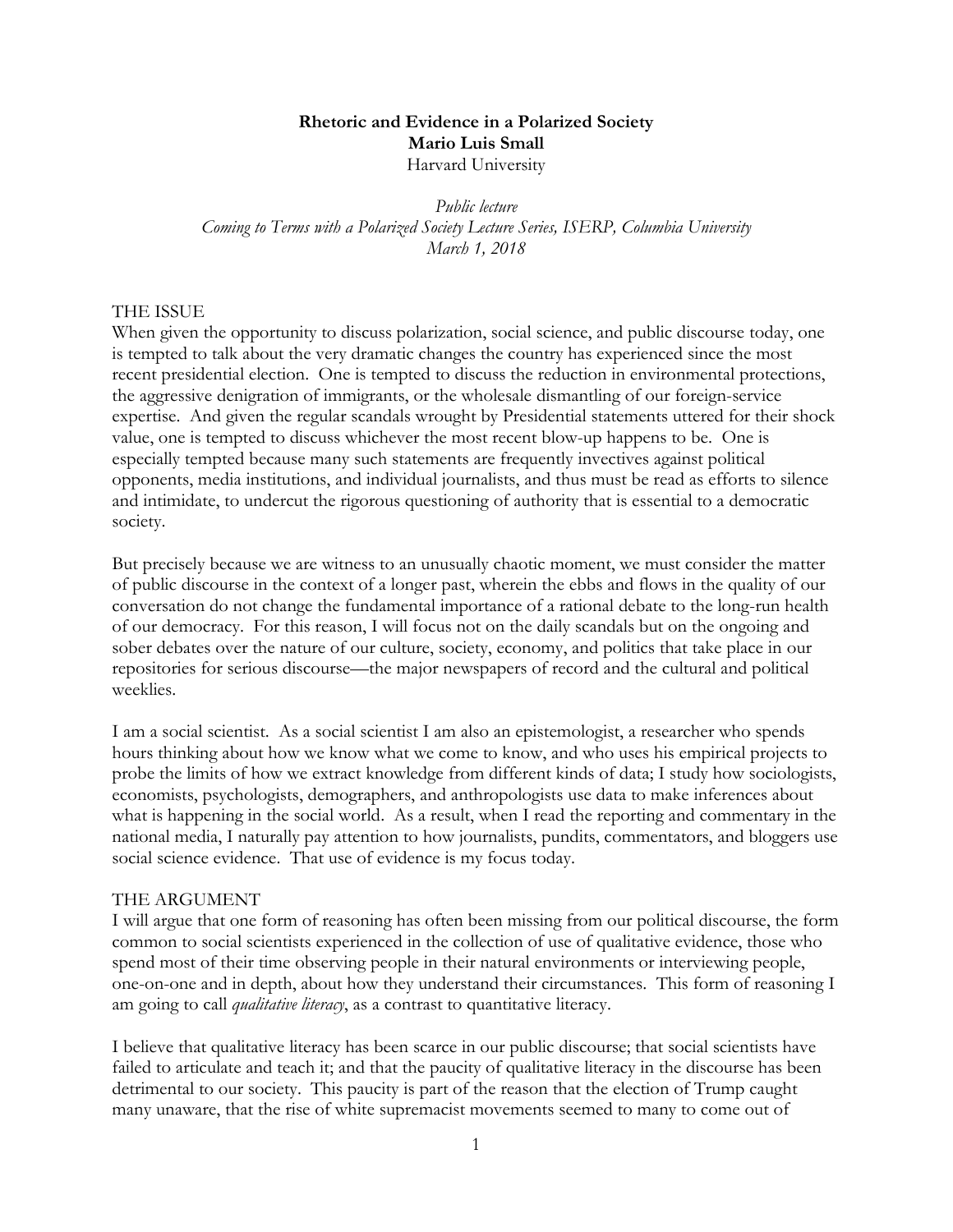nowhere, and that our debates about everything from conditions in poor neighborhoods to the motivations of working class people have been stagnant.

To understand what I mean, consider the commonly-discussed idea of *quantitative* literacy, the ability to understand, handle, and properly interpret quantitative evidence. For decades, scientists and policy makers have been arguing that quantitative literacy is essential to critical thinking. Colleges and universities have instituted quantitative literacy requirements. And over the last few decades, serious media outlets have notably improved in quantitative literacy.

Certainly, there remains room for progress, as basic errors and misinterpretations still see their way to print. But the remarkable improvement is hard to miss. One piece evidence is the rise in datadriven journalism, as evident in sites such as Nate Silver's 538 and the *NY Times* the The Upshot, launched in 2014 [with a staff of 15.](https://qz.com/185922/the-upshot-is-the-new-york-times-replacement-for-nate-silvers-fivethirtyeight/) Platforms of this kind now offer readers the chance to interact with and interpret data well beyond the outlines of the story. A different piece of evidence is the improvement in the language of the published stories. For example, in the 1990s, as housing prices started soaring, the NY metro section of the *Times* every few months reported the increase in the *mean* price of a 2-bedroom apartment, and then characterized this trend as indicative of the quickly deteriorating experience of the [average New Yorker.](http://www.nytimes.com/2000/11/10/nyregion/residential-real-estate-manhattan-rents-go-ever-upward.html) This was misleading, because *median* prices were much more stable, and the mean increases were driven by a handful of extravagant purchases each year that drove the mean but did not affect the lives of those near the  $50<sup>th</sup>$  percentile of distribution. But things have changed. Now, the paper often [reports both](https://www.nytimes.com/2018/02/08/realestate/rent-increases-2017.html) figures. A final piece of evidence lies in the opinion-based commentary. Today, it is much harder than a few decades ago to publish op-eds in the *Washington Post* or the *Times* that make assertions either contrary to easily available quantitative evidence or else implausible by basic quantitative standards of evidence.

Nevertheless, the last few decades have not seen a parallel rise in the *qualitative* literacy, the ability to understand, handle, and properly interpret qualitative evidence. Qualitative evidence is the kind typically marshalled in ethnographic or interview-based projects. Ethnographic data are the kind collected by ethnographers, people who go out into a community in the field for months or years at a time while writing down what they see or hear. If Nate Silver's data are the results of polls and surveys, an ethnographer's data are the field notes. Ethnographic data are the kind that Matthew Desmond reported in his book *Evicted*. Interview data are the kind that people collect when they go out and ask people over the course of long and open-ended interviews what they believe or feel about some issue. If an ethnographer's data are the fieldnotes, and interviewer's data are the recorded transcripts. Interview data are the kind that Kathryn Edin and Maria Kefalas provided in *Promises I Can Keep.* 

A researcher's level of qualitative literacy can be evaluated by the extent to which she or he can assess whether the ethnographer has collected and evaluated fieldnote data properly, or the interviewer has conducted interviews effectively and analyzed the transcripts properly. As in any kind of literacy, it can only be acquired through practice; it results ultimately from the *habits of thoughts* people accumulate over years of experiencing handling these kinds of data. Still, while people typically understand the limits to their *quantitative* literacy, they do not necessarily know they lack qualitative literacy, because they are not necessarily exposed to the language with which to arrive at that recognition.

To see what I mean, I will ask the social scientists in the room, and anyone else who wishes, to answer a question for themselves: What is the difference between an empirically convincing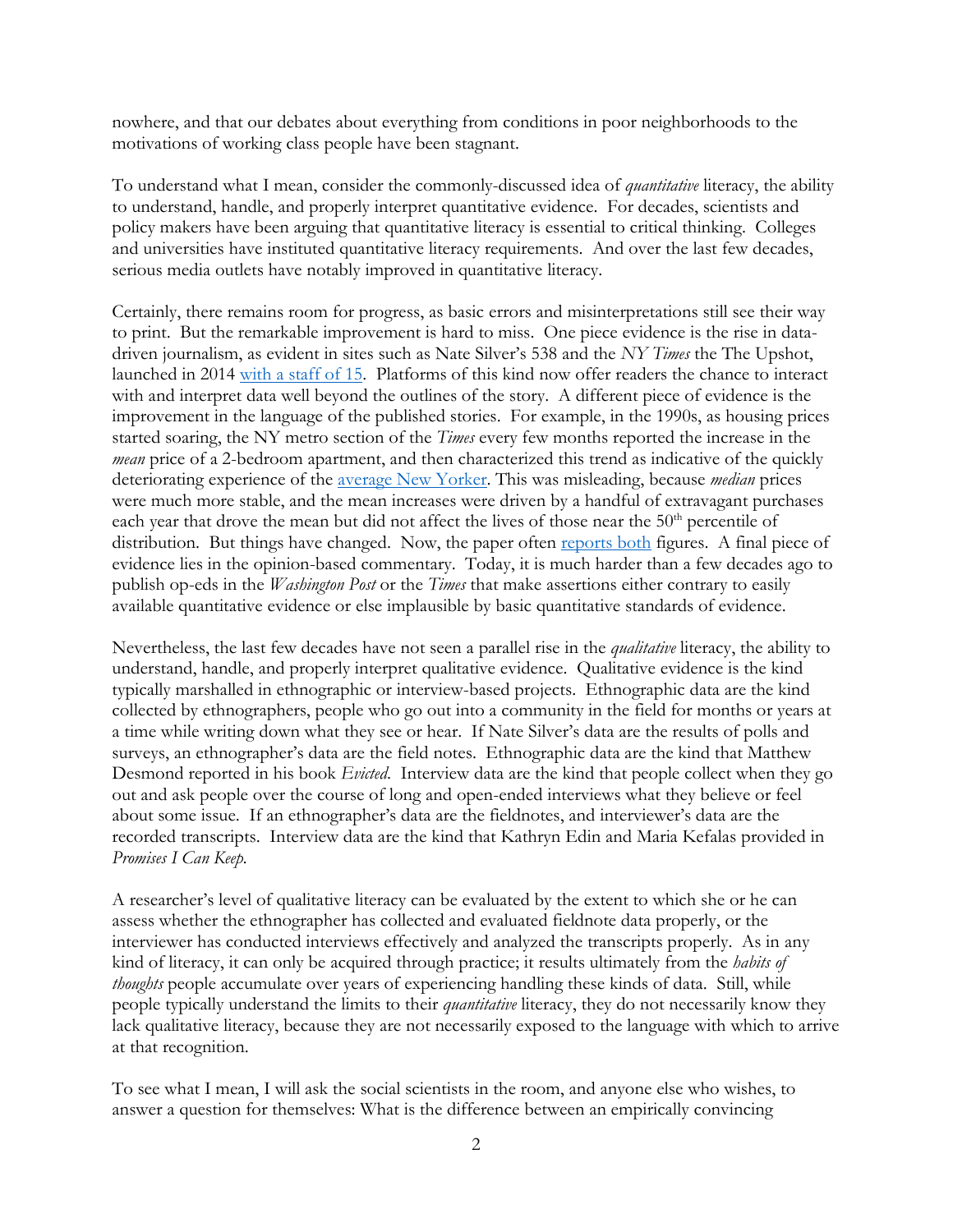ethnography and an ethnography that is empirically weak but well-written? What criteria would you use to determine the difference?

I will not ask anyone to report their answer.

But I am certain of three things: One, there will be at least as many answers as there are methodologists in the room. Two, some people will decide which book is convincing by turning to quantitative, rather than qualitative, indicators of good handling of empirical data. For example, they may decide that the book with the larger number of interviewees is more convincing. While that may or may not be an appropriate criterion, it is certainly *not* what I am referring to, since it is merely evidence of quantitative reasoning, not of sophisticated qualitative reasoning. If there is such a thing as qualitative data, and there must be better and worse ways of handling such data, regardless of how much such data there are. Three, in answer to the original question, many social scientists will frankly say to themselves, "I don't know."

Now, journalists and commentators are not social scientists, and no one would expect them to be able to produce sophisticated qualitative social science. But one need not be an expert to possess the *basic literacy* required for a rational assessment of evidence. Consider a parallel: An ordinary writer need not be able to run a statistical regression to have a basic understanding of means, medians, and distributions, to know that certain kinds of claims require quantitative data, and to know when to steer clear of claims for which those data are not available. Similarly, an ordinary writer need not be able to conduct an effective field study to have a basic understanding of how researchers use such data, to know what kinds of claims require it, and to know how to steer clear of claims for which such data are unavailable. A minimal level of qualitative literacy, I argue, is as indispensable as minimal skills in quantitative reasoning.

# THREE INDICATORS

In my remaining time I will explain how I would distinguish an empirically strong piece of qualitative social science from a well-written but empirically weak one. While my natural list of indicators would be long, today I will focus only on three—three habits of thought that researchers who have spent years collecting, analyzing, and thinking about qualitative data tend to hold naturally, and that are components, I argue, of the basic qualitative literacy our discourse could use.

# *Evidence of cognitive empathy*

The first indicator is what I recently described in a book, *Someone To Talk To*, as cognitive empathy: The ability to understand another person's predicament as they understand it. A good qualitative study convinces the reader that the author has captured the world as those studied see it, not as the author had seen it ahead of time and not as the author wishes he or she had seen it.

Because today the term "empathy" is popular, and even a little over used, two clarifications are warranted. One, empathy is not is sympathy. Sympathy is the feeling of pity or sorrow one has fur the suffering of another. When you see a starving child in a developing country portrayed on television and feel moved to write a check, you are moved by sympathy. But you are likely experiencing no cognitive empathy unless you understand the experience of prolonged hunger. Two, cognitive empathy is not *[emotional empathy.](https://www.harpercollins.com/9780062339355/against-empathy)* I am not referring to feeling what others feel, but to understanding their perspective as they understand and represent it to themselves.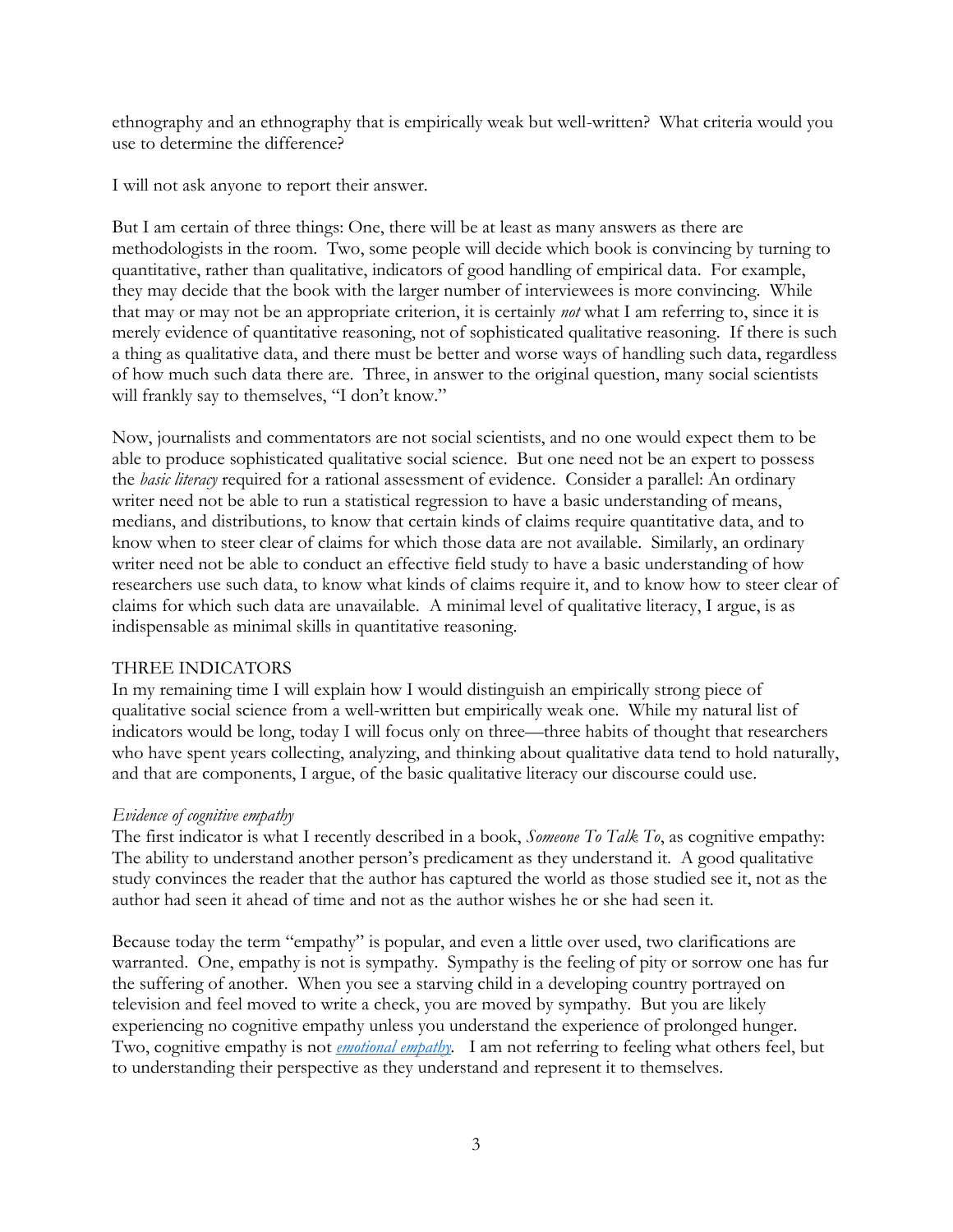A good qualitative researcher, after having spent enough time observing or interviewing others, eventually comes to understand the experience of others in ways close to what they experience. How can one tell that a book or article or report has attained it? One sign is that the perspective of another seems perfectly rational, the perspective oneself might take given the circumstances, despite the fact that it might have seemed wrong or politically unpalatable. For example, a good qualitative researcher can make clear to an uncompromising pro-choice voter why it might be rational to believe, as some do, that an early-term abortion even in the case of rape constitutes murder. It is not necessary to agree with a perspective to come to see it precisely as another sees it.

Another tell-tale sign of cognitive empathy, or more precisely of its absence, is the tendency among inexperienced authors to confuse sympathy with empathy: to portray others in a sympathetic fashion—meaning, in a way meant to evoke sorrow or pity for them or a sense of guilt or responsibility on the part of the reader. As a result, the works often read [as collections of](http://onlinelibrary.wiley.com/doi/10.1111/cico.12137/full)  [stereotypes](http://onlinelibrary.wiley.com/doi/10.1111/cico.12137/full) wherein the behavior of people represented one-dimensionally is excused through a moral appeal. Such moral appeals are perfectly fine, but in the absence of true cognitive empathy the works are rarely empirically convincing.

The distinction between cognitive empathy and sympathy would seem obvious, but it actually is blurred often in the public debate. Consider a recent example—a case from a serious journalist in a major publication to help demonstrate that the distinction I am pointing to can be missed by our best commentators. The *NY Times* recently produced an in-depth story depicting a neo Nazi named Tony Hovater, a story whose stated purpose was precisely to understand the man's perspective on the politics as he did. As the author later [reported](https://nyti.ms/2i621hr) in a personal reflection: "Why did this man intelligent, socially adroit and raised middle class amid the relatively well-integrated environments of United States military bases—gravitate toward the furthest extremes of American political discourse?"

The author tried to dig deep and wrote well. He rightly eschewed easy stereotypes. For example, he avoided trying to attribute his a bad childhood experience or to a particular economic background: "Mr. Hovater [grew up](https://nyti.ms/2k0N8NF) on integrated Army bases and attended a mostly white Ohio high school. He did not want for anything. He experienced no scarring racial episodes." This is what we would want.

But the author never attained cognitive empathy, never came to understand the predicament of the neo-Nazi as the latter understood it. The piece offered glimmers, as when it explained that the neo-Nazi became partly awakened when, as band member, he travelled the country and saw that white people were "hurting" throughout the country, particularly in Appalachia. But such cases were too few for the reader, and even underdeveloped. For example, we never learn what the person saw in Appalachia.

Instead, we read details of the man's life that reflect what appear as attempts at eliciting sympathy, not for the ideas, of course, but <u>for the person</u>. "Tony and Maria Hovater were married this fall. They registered at Target. On their list was a muffin pan, a four-drawer dresser and a pineapple slicer…. [H]is tattoos are innocuous pop-culture references: a slice of cherry pie adorns one arm, a homage to the TV show 'Twin Peaks'. …He is a big 'Seinfeld' fan."

Perhaps nowhere is this fact clearer than in [the kicker,](https://nyti.ms/2k0N8NF)) the conclusion of the story: "The pasta was ready. Ms. Hovater talked about how frightening it was this summer to watch from home as the Charlottesville rally spun out of control. Mr. Hovater said he was glad the movement had grown.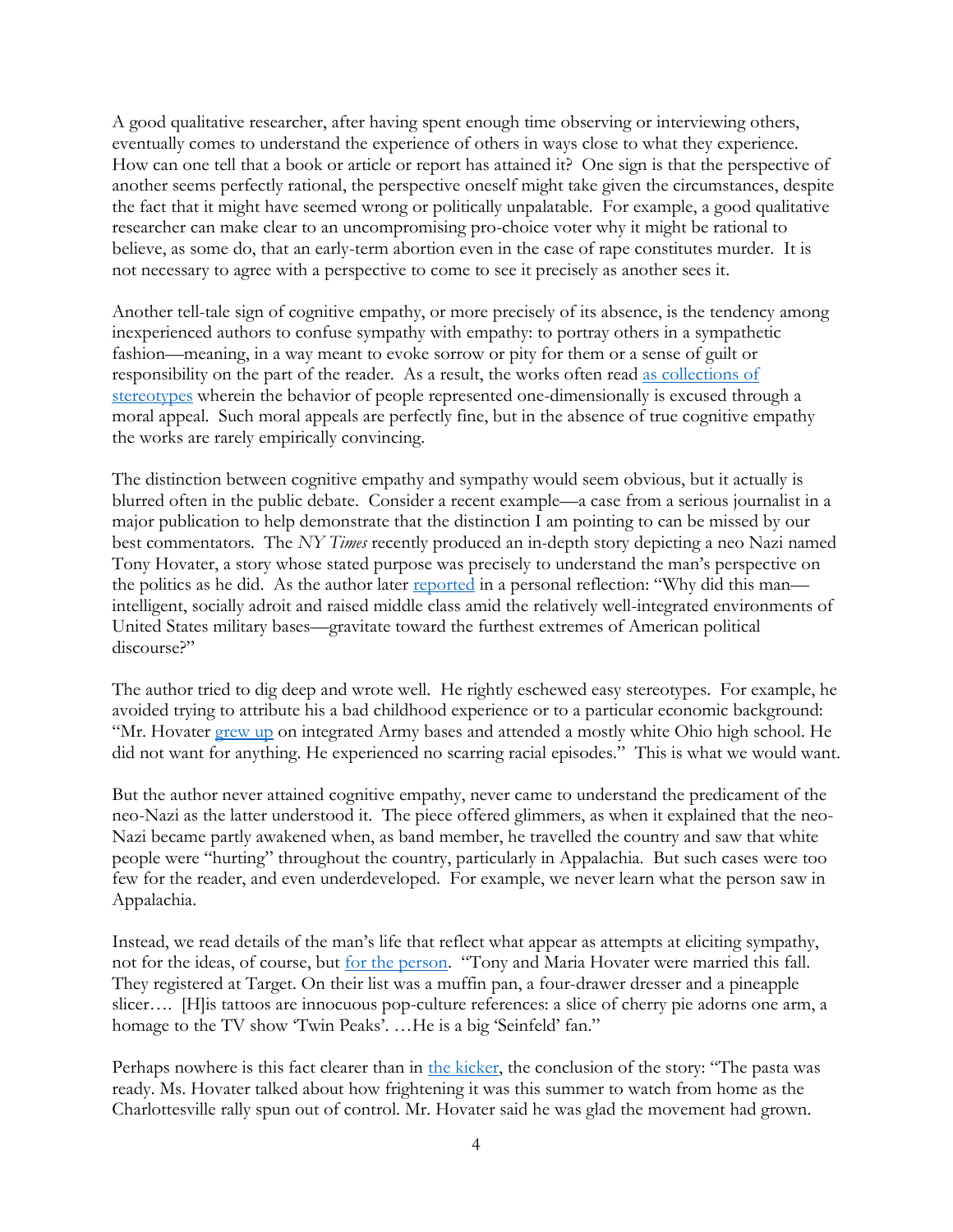They spoke about their future—about moving to a bigger place, about their honeymoon, about having kids."

Note that the kicker to the story was not, "this is why he believes what he believes" (empathy); it was, "he's just like us" (sympathy).

This replacement of empathy with sympathy, not surprisingly, created an uproar. Many [responses](https://nyti.ms/2i8II79) were plain angry: "'How to normalize Nazis 101!' one reader wrote on Twitter. 'I'm both shocked and disgusted by this article'." Another: "'You know who had nice manners?' Bess Kalb, a writer for Jimmy Kimmel Live, [said on Twitter.](https://twitter.com/bessbell/status/934525910610534401) 'The Nazi who shaved my uncle Willie's head before escorting him into a cement chamber…'." Et cetera.

The author later admitted that he found it hard to attain the empathy he sought. But the confusion of empathy with sympathy deprived the discourse of a unique an opportunity to think more deeply about an important issue, with commentators instead feeling compelled to argue that Nazis are bad guys and should be portrayed as such.

To be clear, attaining cognitive empathy is hard. This is part of why qualitative social scientists often take so long to complete their works. Journalists, of course, face deadlines. What could he have done? The narrative itself is full of ideas that could have been pursued further. [For example:](https://nyti.ms/2k0N8NF))

It was midday at a Panera Bread, and Mr. Hovater was describing his political awakening over a turkey sandwich. He mentioned books by Charles Murray and Pat Buchanan. He talked about his presence on 4chan, the online message board and altright breeding ground ("That's where the scary memes come from," he deadpanned). He spoke dispassionately about the injustice of affirmative action, about the "malice directed toward white people" in popular media, about how the cartoon comedy "King of the Hill" was the last TV show to portray "a straight white male patriarch" in a positive light.

Each of these statements represents a missed opportunity to probe further in pursuit of true understanding: What was appealing about Charles Murray? About Pat Buchanan? Why 4chan as opposed to other sites? What would he say to those who believe affirmative action redresses past injustices? What are examples of "malice towards whites"?

I am sure we could all imagine answers to those questions. But what we want to understand is why *this* person believes what he believes. That remains the only path toward cognitive empathy, which I contend is a foundation of constructive civil discourse. Had the author pursued that path, perhaps our understanding of at least some of the appeal of the neo-Nazi movement among people not facing dire straits would have been deeper.

Instead, we fill in the blanks with our own perceptions, congratulate ourselves for denouncing Nazis, and—even worse—discourage future writers from taking on an important challenge. In such an environment, it is no surprise that people at one end of the political spectrum often cannot comprehend, in a literal sense, why people at the opposite end think, vote, or otherwise act the way they do.

### *Attentiveness to outgroup heterogeneity bias*

A second indicator is an awareness of an important bias, one that psychologists have termed outgroup homogeneity bias. This is not a term qualitative researchers typically use; however, it is an idea they are often, as is evident in their work, attuned to. This bias refers to the tendency people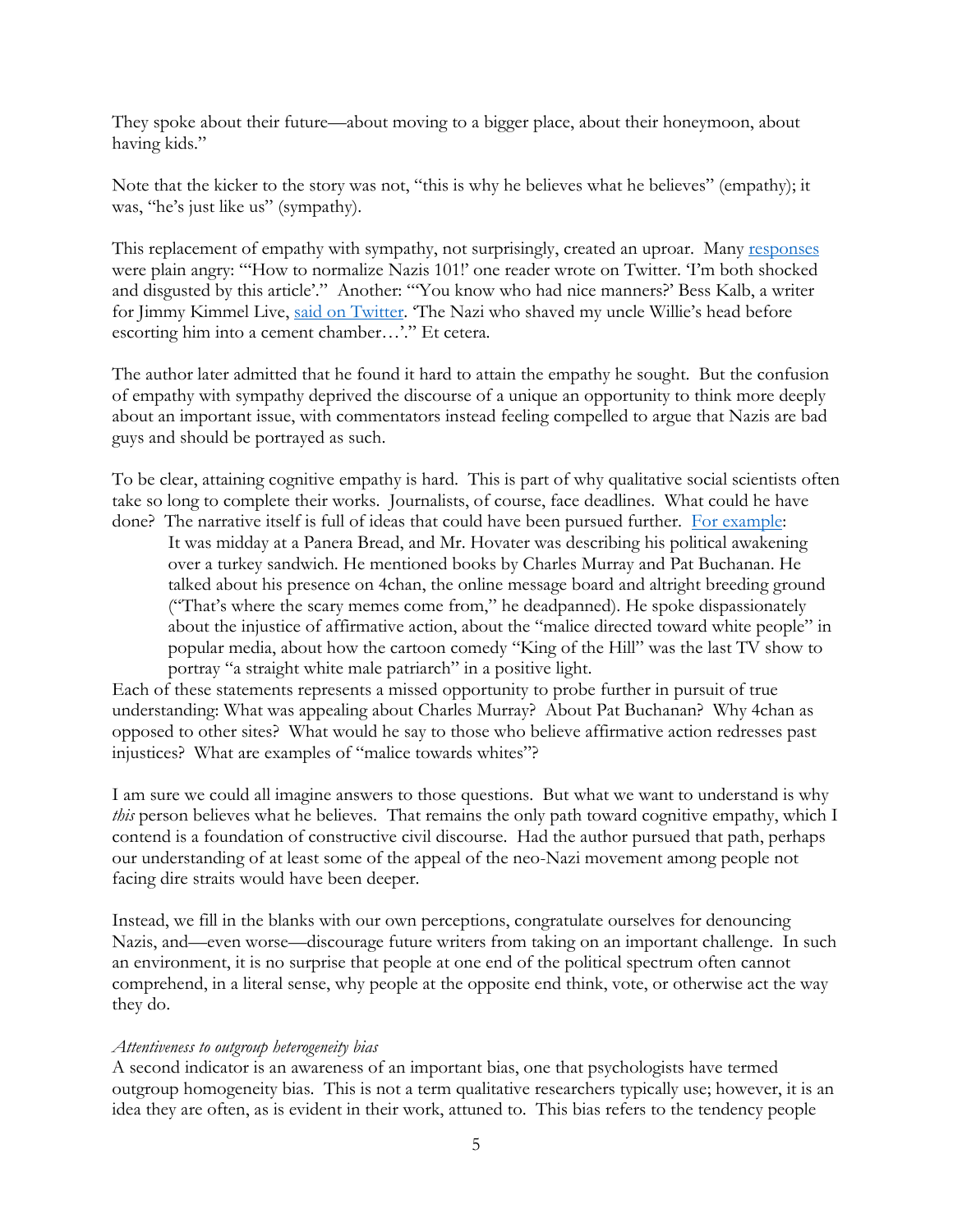have to think of their own group as highly diverse or heterogeneous, while thinking of other groups as homogeneous. Think of the fact that people often have an easier time distinguishing the facial features of those in their own group over those in another group, as when professors in majoritywhite universities have a difficult time telling black students apart. The bias is not merely about race; it is about any outgroup trait, and it one of the first biases that begins to dismantle after a qualitative researcher has spent time in the field.

Consider an example from my own [research](http://onlinelibrary.wiley.com/doi/10.1111/j.1540-6040.2008.00271_8.x/full) [on neighborhoods.](https://scholar.harvard.edu/files/mariosmall/files/smallfeldman_2012_prepubversion.pdf) Poor neighborhoods, or so-called ghettos, are often represented in both scholarship, journalism, and even television, in a particular set of ways: as places with high violence, social isolation, open-air drug trade, a prevalence of young men on the street, a scarcity of everyday business and organizations, etc. Think of the streets depicted in Sudhir Venkatesh's *Gang Leader for a Day*, based in Chicago, or the show *The Wire*, based in Baltimore: desolate, depopulated places with boarded-up houses and a scarcity of basic institutions. But when I first started doing fieldwork in poor neighborhoods, beginning in Boston and continuing through New York, Chicago, Houston, and other cities, the first thing I noticed was not how much they confirmed these impressions but how *different* they were from one another. The pictures of Baltimore and Chicago were not wrong—on the contrary, they were remarkably accurate. They were just not representative of many other cities. Poor neighborhoods, I noticed, were *heterogeneous*, and the middle-class bias toward perceiving homogeneity in such places began to be clear.

Consider an [example.](https://www.chronicle.com/article/No-Two-Ghettos-Are-Alike/145301) In Chicago, poor neighborhoods, like those in Baltimore, are among the least populated neighborhoods in the city. But in New York City, neighborhoods with precisely the same level of poverty, unemployment, public assistance level, and segregation are among the most *densely* populated in the city. Equally poor neighborhoods in Chicago and NY may differ by as many as 70k people per square mile. Neighborhood poverty is an entirely different experience, with a dramatically different set of dynamics. For example, if isolation in Chicago brings a difficulty in accessing important resources then overcrowding in New York can bring high levels of congestion, lower air quality, and high rates of asthma among children.

Anyone who spends enough time in the field becomes increasingly aware and sensitive to the heterogeneity in those being studied. This sensitivity is inevitably reflected in the work, which will inevitably belie the idea that a particular group is as homogeneous as one not exposed to it is inclined to think. In time, one becomes suspicious of narratives depicting outgroups as motivated by one sole factor or perspective.

Serious journalists tend to be college-educated, majority white, heavily concentrated in large metropolitan areas, particularly in the East Coast. They tend to vote Democrat and to hold liberal attitudes about social issues. As a result, their representations of those who are not part of this group—those who are not highly educated or who are poor or who are not white or who do not live in major metro areas or who vote Republican or who are socially conservative—tend to reflect a high degree of outgroup homogeneity bias.

This bias was perhaps most striking after the surprise election of Donald Trump. The outcome of the election, as we all know, [undermined the predictions](http://time.com/4563946/election-2016-donald-trump-victory-how/) of the majority of pollsters, social scientists, and journalists. A period of self-reflection followed. Strikingly, much of that self-reflection centered on understanding a category called, alternatively, "the Trump voter" or "the white working class," terms that at this point are all-but-synonymous in the mainstream discourse. What followed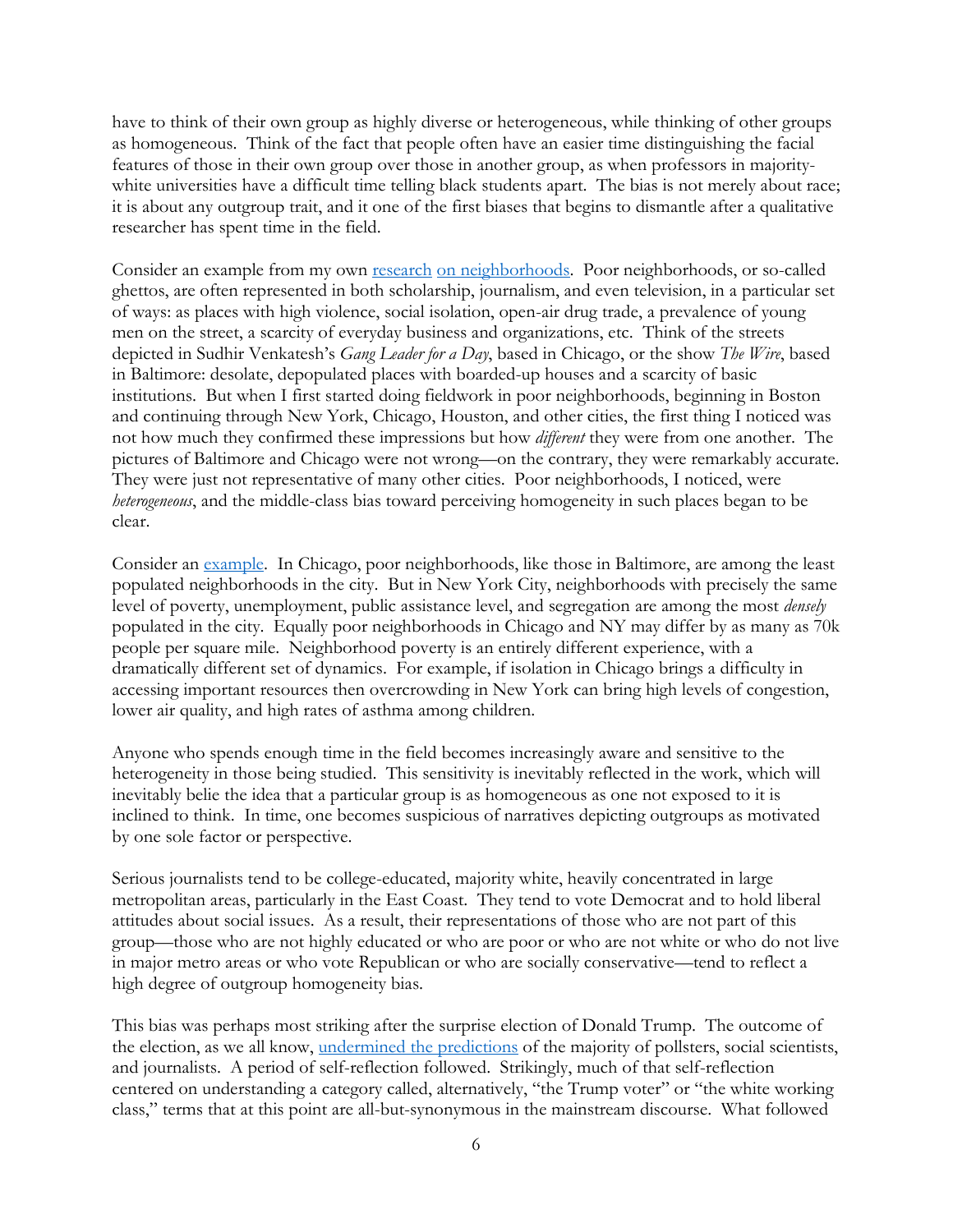was story after story debating which core narrative about this presumably homogeneous group of people was correct: they were fundamentally racist or they had felt ignored by mainstream politicians or they were reacting to a black president or they felt that immigrants and others had cut in line. Whatever the imputed motive, the overwhelming majority of the stories both agreed with the idea of the white working class monolith and failed to entertain the possibility that different individuals in this group might have gone to the booth for dramatically different sets of reasons.

For sure, there were exceptions, as when the *NY Times*, in one of several good stories, allowed female Trump supporters to [describe their own rationales.](https://www.nytimes.com/2016/11/11/us/politics/the-women-who-helped-donald-trump-to-victory.html) In fact, several outlets tried to account for the fact that Trump won the majority of votes by white female voters even though he had just been caught on tape boasting about his ability to assault women with impunity. But stories of this kind have been exceptions. The trend remains—despite of the fact that, as political scientists Nicholas Carnes and Noam Lupu recently showed, most Trump voters were *not* [working class.](https://www.washingtonpost.com/news/monkey-cage/wp/2017/06/05/its-time-to-bust-the-myth-most-trump-voters-were-not-working-class/) The white working class voter, or the Trump supporter, remains a conceptual monolith—frankly, a stereotype in the public discourse, albeit one whose motivations remain elusive.

At this point, some may well complain that, by several measures, the people who voted for Trump were more demographically homogeneous than those who voted for Clinton. That is both possibly true and beside the point. Racial homogeneity, or even racial and class homogeneity, does not equal homogeneity in all forms. To be sure, the true level of heterogeneity in any given political attitude among a subpopulation is a quantitative, not a qualitative question. There is a distribution, and this distribution will reflect a variance we can compare to that of other groups. What I am referring to is the fact that in much of the discourse the variance is essentially presumed to be *zero*, and that this presumption results not from any empirical assessment but from a natural bias toward minimizing differences among people we do not know well.

In fact, mainstream commentators often discuss working-class whites with the same simplifying lens they use to discuss low-income blacks, one in which there is little diversity of thought, experience, perspective, and motivation among the respective groups. In both cases, there is debate about how to address a problem, but little disagreement that one largely homogeneous set of issues is at play.

This bias is important. In a polarized society, the lack of contact increases the probability of outgroup homogeneity bias, which, in turn, increases polarization. The homogenizing lens through which mainstream media describe white working class individuals—as racist dupes who cling to guns and religion because they feel left behind by society—is only matched by the homogenizing lens through which conservative and right-wing commentators describe liberals—as feeble-minded hypocrites who care more about so-called criminals, foreigners, and the environment than they do about ordinary Americans. We can certainly do better.

### *Sensitivity to the differences between kinds of qualitative data*

A third indicator is an acute sensitivity to what kinds of argument require qualitative data—more precisely, what kinds require interview data vs. observational data. A claim about what people whether low-income mothers or undocumented immigrants—are experiencing over the course of their everyday lives requires observing such people over the course of their everyday lives. A claim about what motivates people to act a particular way requires data on what they say motivates them. The point may seem obvious but it is easy to neglect.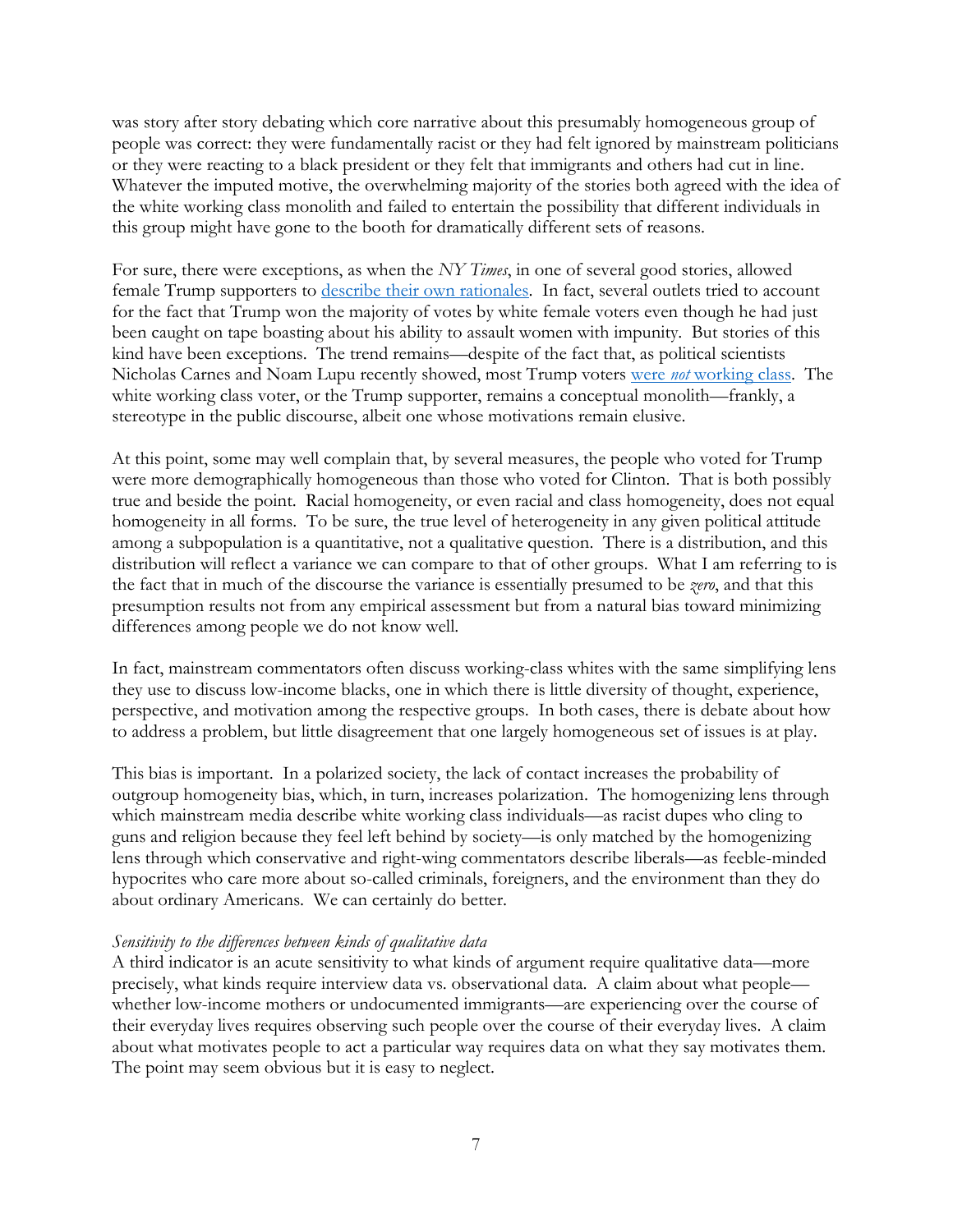To understand why, consider the issue from the perspective of a scientific researcher. Research in any academic discipline constitutes a set of habits of thought, a set of practices guided toward answering social science questions. Those habits inform how researchers think of questions and of data. For example, when confronted with a puzzle about society, a good empirical economist may ponder creative ways of using naturally occurring changes in policy or practice to help estimate a causal effect. A good psychologist may think of ways of designing a laboratory experiment where a stimulus can be manipulated to determine whether it has an expected outcome. This is all as it should be.

But a good qualitative researcher will not necessarily proceed in an analogous way. Qualitative researchers in the social sciences understand that their work may have to be convincing to people who are not necessarily familiar with their methods or standards of evidence. While an economist, psychologist, or demographer does not have to worry that an ethnographer will not understand or believe her findings, an ethnographer, if he studies inequality, poverty, education, immigration, or health, understands that many of those evaluating his grant proposals, papers, and cases for promotion are people trained in methods other than his own. Many of his evaluators will be quantitative researchers. So, a qualitative researcher working in social science today—and I emphasize, I am not talking about those who work entirely in the humanities—will have to be finely attuned to what the particular form of data they are collecting can and cannot say, and, by extension, to what other forms of data can and cannot say.

Thus, the hypothetical qualitative researcher facing a puzzle will not necessarily first determine out how to apply her methods to the question; by experience she will first be inclined to determine what kinds of data the question demands, to delimit as clearly as possible the space to which she can contribute. This habit of thought, then, is not actually that common, because it does not need to be that common among many social scientists.

The habit of thought is not merely important in the realm of research. In fact, the failure to recognize the kinds of data needed to answer a question may be one of the most consistently violated practices in the media outlets that aim to inform serious debate. A contrast to the higher level quantitative literacy may again prove useful: We know, for example, that an op-ed making an argument about a national trend requires national data on the evolution of the trend; an argument about rising income inequality, data on people's income. Yet though the need for data is no different when the data in question are qualitative, the expectation is routinely violated.

I can think of no better example than an extension of our earlier theme: the debate among liberal commentators over "why the white working class votes against its own interests." This phrase is so ubiquitous that the problem it poses is taken by many to be a fundamental conundrum, like a mathematical theorem that has yet to be proved, or an unsolved philosophical paradox. Yet the commentary on the issue is often so abysmal that it is no wonder conservative politicians can get so much leverage out of the idea that the liberal media are biased and out of touch. In fact, the discourse on that particular issue ends up revealing many of the issues I have talked about today.

Much of the commentary on that topic has been crude and even patronizing. But we can take a piece that does not suffer from those ails as an example. *Politico Magazine* recently produced a thoughtful, well-written, roughly 4,000 word essay titled, "[Does the White Working Class Really](https://www.politico.com/magazine/story/2017/12/31/trump-white-working-class-history-216200)  [Vote against Its Own Interests?](https://www.politico.com/magazine/story/2017/12/31/trump-white-working-class-history-216200)"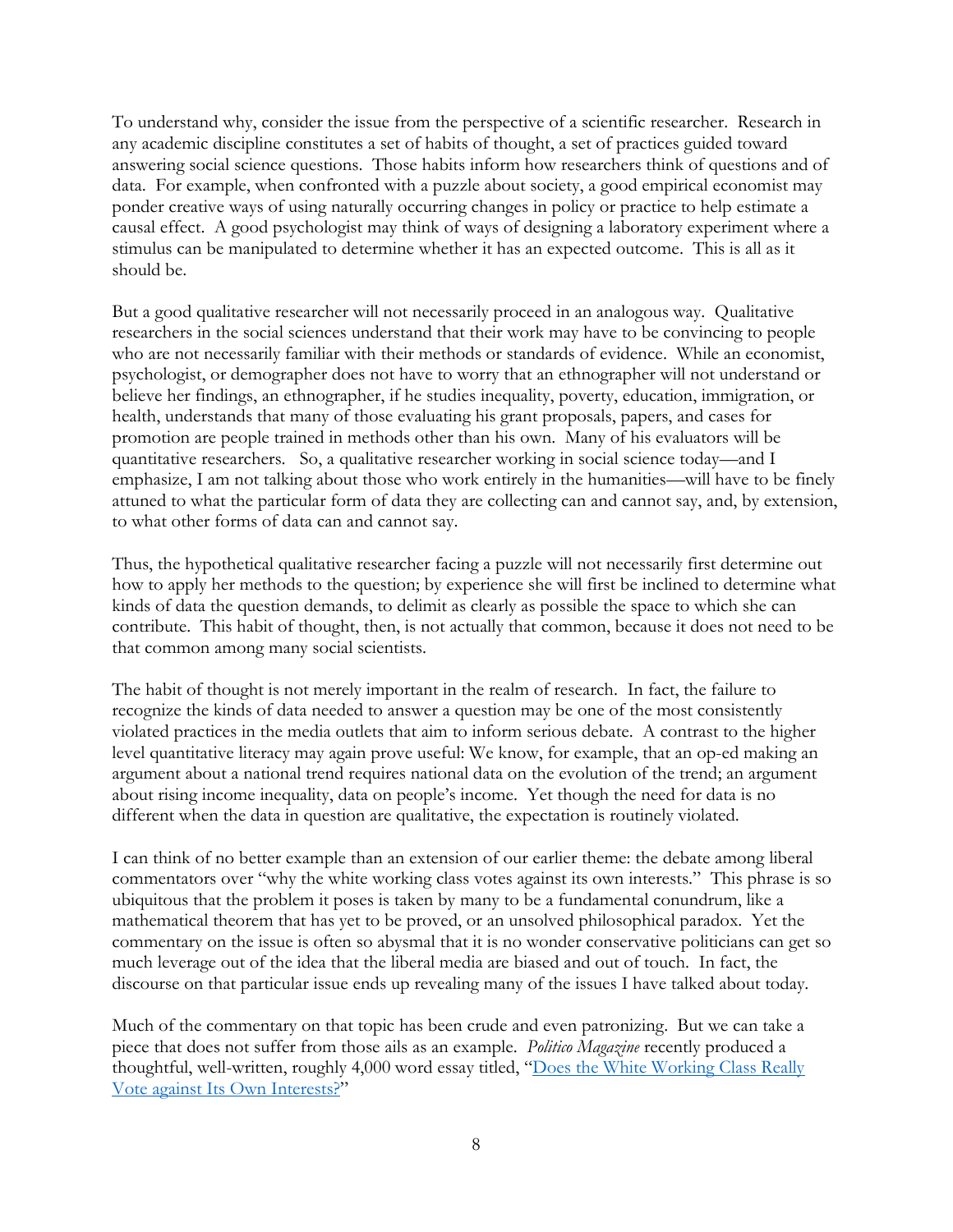The essay is notable in several ways. First, it properly traces this question to the first researcher to posit it in systematic form, W.E.B. DuBois, who influenced by Marx argued in *Black Reconstruction* that plantation owners drove a wedge between black and white workers to help keep wages low and prevent worker-led coalitions that might undermine their economic power. Second, the *Politico* essay does what must be described as an unusually good job at tracing the history of this idea, particularly given the space constraints of magazine article.

Ultimately, the author concludes that "working-class whites historically derived both psychological and citizenship wages by privileging race over class." That is to say, he argues that working-class whites vote Republican against their economic self-interest because they are getting psychological benefits from a party that celebrates their whiteness.

Whether or not one agrees with that argument, a qualitatively literate reader would be attuned to the kind of evidence needed in support of it. The argument that working-class whites vote against their interests because of the psychological benefits is suggesting that people in social class are motivated to act based on psychological gains. That is, as an argument about people's motivation, it requires interviews with such people about what motivates their behavior.

Astonishingly, the 4,000-word piece does not offer a *single* quotation from a working-class white person about what motivated her or his vote. Imagine, in parallel, a 4,000 word argument about why income inequality has increased that does not present a single statistic demonstrating that income inequality has increased. Lacking data appropriate to its core claim, the proposition should be fundamentally unpublishable.

But it is not, in part because the piece makes an argument that, to its middle-class, coastal, highly educated editors, makes plausible sense. It is also not unpublishable because we have become accustomed to a discourse lacking the habits of thought essential to robust reasoning about qualitative evidence: among them, the ability to communicate a person's perspective as they understand it, the precaution about the bias through which outgroups appear homogenous, and the sensitivity about the kinds of data that an argument about people's motivations would require. The piece manages to demonstrate all three problems I have spoken of today.

To be clear, what is strong and effective about the piece is its historical reconstruction of what theorists have said about this issue. The more appropriate title would have been not "Does the White Working Class Really Vote against Its Own Interests?" but "What Theorists Have Proposed about How the Working Class Votes"; the more appropriate argument would have been not about what working-class people do or think but about what researchers throughout history have argued or claimed. In these particular respects, the essay is terrific. But its unsubstantiated claims pass muster only among those already inclined to believe them, and they in the end offer more evidence for the complaints among commentators on the right that journalists and pundits on the left are blind to their own biases.

### TO CONCLUDE

Political polarization has resulted from many factors. But an important one has been how people in different parts of the country interpret the facts around them, interpretations strongly filtered by the media they consume. In this environment, the most important asset of a reasonable citizen is the ability to consume the news, real or fake, and the commentary, liberal or conservative, attuned to the